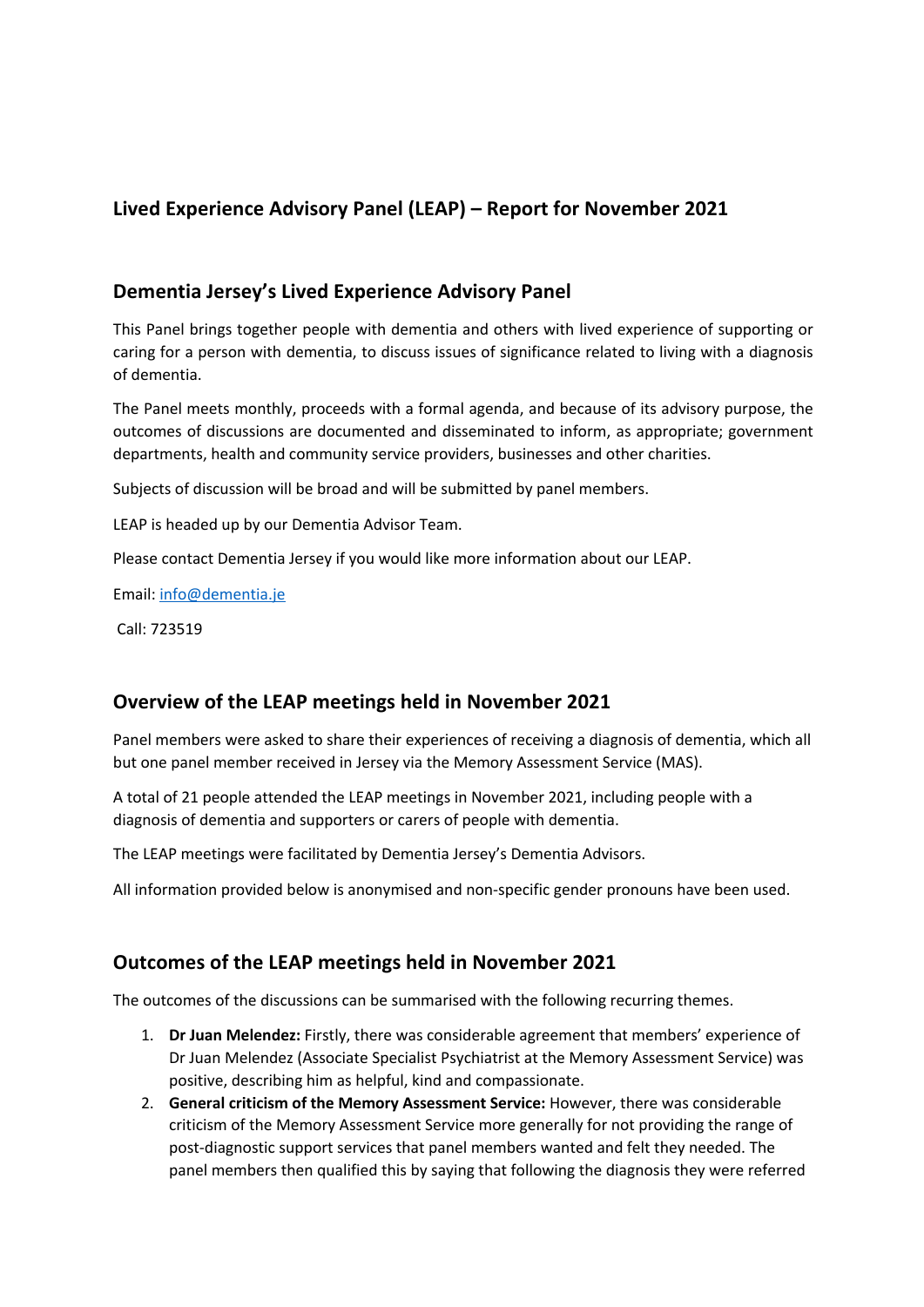back to the care their GPs who many felt were not experienced in the care of people with dementia and did not understand and could not help with the complex needs of a person with dementia and their families.

- 3. **Information at the time of diagnosis:** At the time of diagnosis panel members also reported that not enough information was given to them**,** particularly concerning the likely progression of the condition including symptoms and how to manage these and the support services that might be needed and how to access these. While almost all panel members agreed with the above, one person however did indicate that there was too much information and said, "It was all a mass of confusing information".
- 4. **Emotions and feelings at the time of diagnosis:** Describing their emotions and feelings at the time of diagnosis, panel members said, "I was just left in the dark. It was awful." Another said, "I just hit the ground. Once the diagnosis was made it felt like we just had to deal with it on our own." Other commented, "I was absolutely gutted. We didn't understand the diagnosis and we felt we couldn't ask." And another added, "And then the fear set in." Another said, "The words I heard was that they had six years to live and that was it." Another just said "It was horrendous."
- 5. **Timing of the diagnosis:** Panel members also commented on the timing of the diagnosis. Three members said that they had been to their GP several times to raise concerns about their partner before it was followed up in any way by the GP. These comments led other panel members to say this has also been their experience pre-diagnosis.
- 6. **Support following the diagnosis:** Although not immediately concerning the time of diagnosis, panel members did want to comment upon other support following the diagnosis. More detail about this is recorded in the 'Recommendations' section below.
- 7. **Driving:** Although not all the following comments are relevant to the time of the diagnosis, they have been included as panel members wanted to speak about driving assessments. Some panel members said that the subject of driving was mentioned at the time of diagnosis. One person said "I believed this was absolutely the wrong time for such conversations". Another said that they were given information about driving but that "This was too complicated and too much to take in when so much else was changing." One person said they thought, "Dr Newton's assessment was unfair", another that it was "Not fair that some people had to pay for this" and another was said that "Dr Newton assessed X as being safe but I knew they were not". Another person said, "Dr Newton's tests were OK. I got 30/30 though I have problems coming up with the right words".

# **Panel members' recommendations for improvements when receiving a diagnosis**

Much of the conversation in this LEAP meeting focussed upon the negative emotions and experiences of panel members around the time of their own diagnosis, or their family member's diagnosis of dementia.

As part of LEAP's advisory role, members also wanted to comment upon what they believed could be improvements. These are summarised below.

1. **Dementia Jersey:** A very large majority of panel members wished to express their gratitude for the support they had received from Dementia Jersey (formerly Jersey Alzheimer's Association) describing this as, "Invaluable" and "Essential". Another said, "I don't know